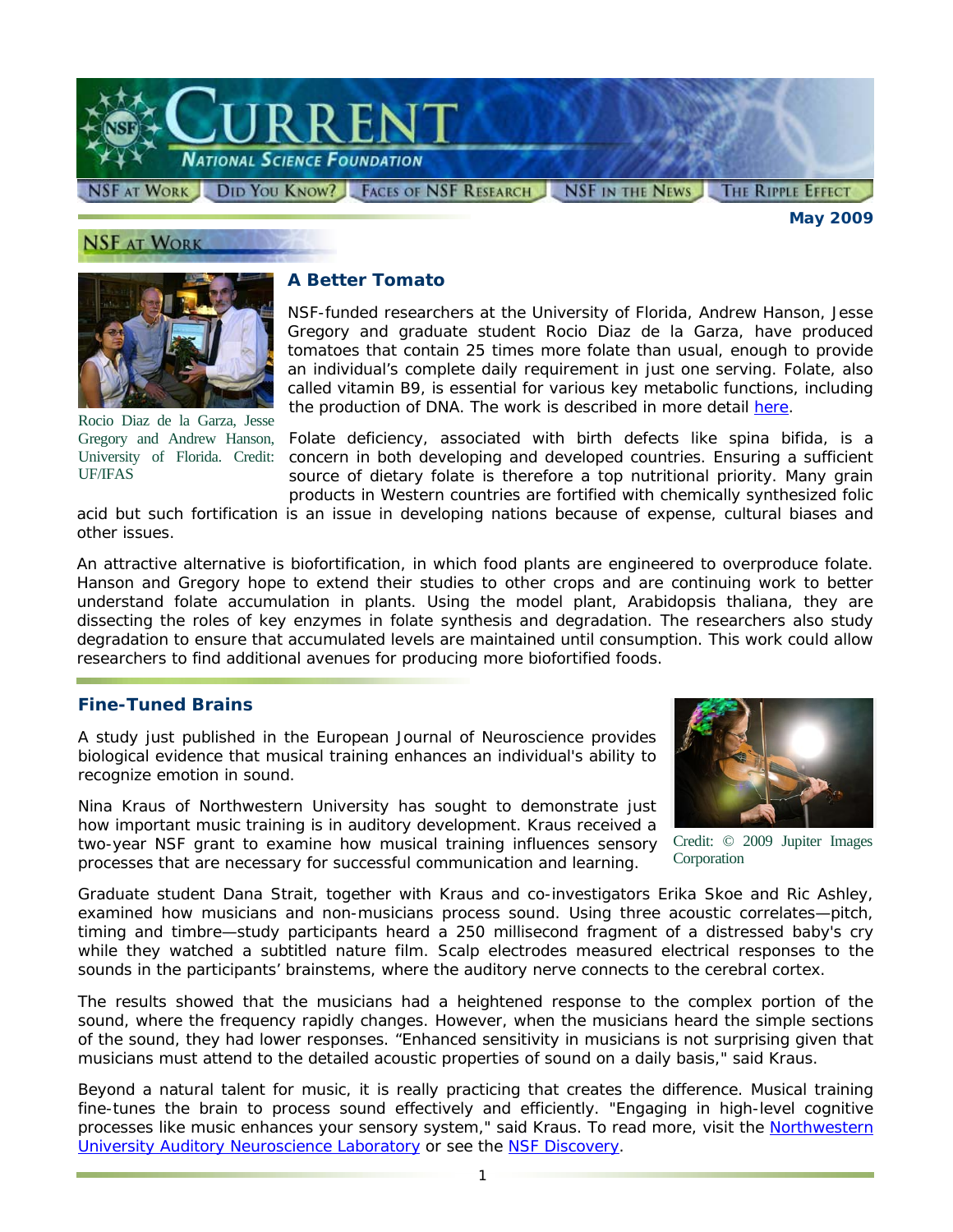

Founders of Kerpoof: Left to right: Jonathan Ballagh, Krista Marks, Tom Fischaber and Brent Milne. Credit: Disney Online Kerpoof Studios

# **Kerpoof: Introducing Kids to Science**

When engineer Krista Marks of Boulder Colorado wanted to develop an online space for school children to learn about basic programming through fun and creative lessons in economics, math, and scientific methods, she founded a small company. Like most people starting small firms she needed funding to turn her dream into reality.

Every federal agency with a large external R&D budget, including NSF, makes a small portion available to small businesses through Small Business Innovation Research (SBIR) grants. Marks applied to NSF and won two SBIR awards totaling \$150,000. Her company received the grants to develop its Web site [Kerpoof.com](http://www.nsf.gov/cgi-bin/goodbye?http://www.kerpoof.com/) and the innovative software that powered it.

The site allows children in grades 3-8 to develop animated cards, stories, drawings or movies, and in the process, learn basic computer programming skills. The company also developed ways for teachers to integrate the Web site into their lesson plans to match educational standards in many topics. The site won the *Children's Technology Review's Editor's Choice Award for Excellence in Design* in 2008 and again in 2009. All of this activity caught the eye of a major children's entertainment company, which recently acquired Kerpoof and has integrated Kerpoof's technology into its own Web site. The company has continued to maintain [Kerpoof.com,](http://www.nsf.gov/cgi-bin/goodbye?http://www.kerpoof.com/) and the site is still available to children, parents, and teachers.

#### **Mother-Daughter Bonds: A Love of Science and NSF Support**

Mother's Day is an excellent time to reflect on the deep impact a mother's love and encouragement can have on a child's life. That was definitely the case for Liana Epstein, an NSF Graduate Research Fellow in social psychology at UCLA. Liana says that her mother, Susan Epstein, was "the driving force in my enjoyment of, excitement about, and involvement in science since I was a little kid."



Left to right: Liana and Susan Epstein. Credit: Liana Epstein

Susan, a professor of computer science at Hunter College whose research is [also supported by NSF,](http://www.nsf.gov/awardsearch/showAward.do?AwardNumber=0744904) worked hard to share her love of math and science with all four of her children by helping them explore their questions about

how things worked. "I think most people have really interesting insights and ideas about science," she says "and that they enjoy talking about it when it touches their world." That support kept Liana interested in science even when the rest of the world was telling her girls aren't supposed to be interested in math and science. "We laughed about that a lot and just kept going," Susan says.

Although they work in different fields, Liana feels a connection with her mom's research. "My research may be a little different from my mom's," she says, "but at the end of the day, we're both interested in what makes people tick. That interest was definitely sparked by my mom's work."

## **DID YOU KNOW?**



An ambitious project to explore the origin, structure and evolution of tornadoes will take place May 10-June 13, 2009 across the central United States. The project, *Verification Of Rotation in Tornadoes EXperiment 2*, or VORTEX2, is the largest attempt in history to study tornadoes, and will involve more than 50 scientists and 40 research vehicles, including 10 mobile radar units.

VORTEX2 is funded by both NSF, which has contributed \$9.1 million to the project, and the National Oceanic and Atmospheric Administration (NOAA), and involves scientists from NOAA, 10 universities and three non-profit organizations. Areas of focus include southern South Dakota, western Iowa, eastern Colorado, Nebraska, Kansas, the Texas panhandle and western Oklahoma. Read more about Credit: NOAA the VORTEX2 project [here.](http://www.nsf.gov/news/news_summ.jsp?org=NSF&cntn_id=114491&preview=false)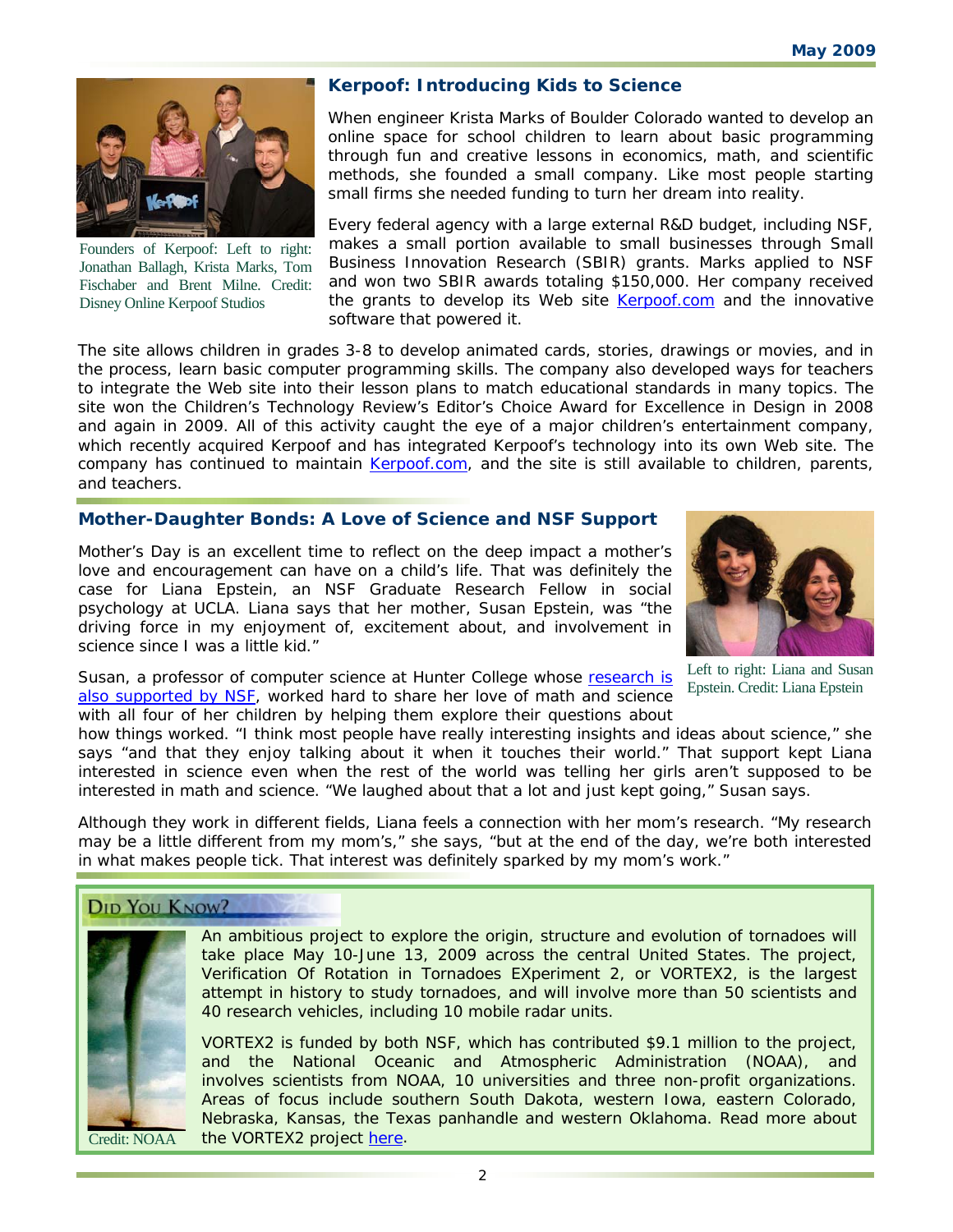# **FACES OF NSF RESEARCH**

#### **Introducing Cora Marrett, Acting Deputy Director of NSF**

Cora B. Marrett, Ph.D., serves as the Acting Deputy Director of NSF, a position to which she was named by NSF Director Arden L. Bement, Jr. in January of 2009. As NSF's second-in-command, Marrett has brought to the position a breadth of experience acquired in academia and in public and professional service positions, especially at NSF.

Marrett was NSF's Assistant Director for Education and Human Resources (EHR) from February 2007 through January of this year. While head of EHR, she led the directorate to support the development of a diverse and well-prepared workforce of scientists, technicians, engineers, mathematicians and educators, and a well-informed citizenry Cora B. Marrett that has access to the ideas and tools of science and engineering.



Credit: Sam Kittner/ kittner.com

In the mid-1990s, she served as NSF's first Assistant Director for Social, Behavioral and Economic Sciences (SBE). For her leadership in developing new research programs and articulating the scientific projects of this new directorate, Marrett received NSF's Distinguished Service Award.

Marrett is widely published in her field of sociology. Her academic career spans three decades, most spent in the University of Wisconsin (UW) system, where she continues at the University of Wisconsin-Madison as a tenured professor. She has been a member of the faculty for 23 years, with appointments in sociology and Afro-American studies, and additional affiliations with UW programs in energy analysis and policy and land resources. She served as associate chairperson of the Department of Sociology, and most recently, as UW's senior vice president for academic affairs.

Marrett has received multiple distinctions, including the 2008 American Sociological Association's Cox-Johnson-Frazier Award, presented to her for her lifetime of research, teaching and service to the community. The award particularly recognizes her work as an advocate for inclusion in her positions as teacher, researcher and administrator.

In addition to her role at NSF, Marrett serves the country in a variety of capacities, including advising two Department of Defense Agencies and serving on the Board of Governors for Argonne National Laboratory. In her new position as NSF's Acting Deputy Director, Marrett will continue to promote the advancement of science and the participation of underrepresented groups in the fields of science and engineering, while pursuing excellence in all that she and the NSF do.

## **NSF IN THE NEWS**

**[Building a Better Battery](http://www.nsf.gov/cgi-bin/goodbye?http://www.sciencefriday.com/program/archives/200903132)** *(NPR, Science Friday)* A team of scientists has found a way to modify the design of lithium-ion batteries so they now charge and discharge in a matter of seconds. Current battery designs take at least six minutes to charge. The work was funded, in part, by NSF.

**[Engineering Sight](http://www.nsf.gov/cgi-bin/goodbye?http://www.dispatch.com/live/content/science/stories/2009/03/22/sci_see.ART_ART_03-22-09_G1_B3D9GTR.html?type=rss&cat=&sid=101&title=Science%3A+Engineering+sight)** *(The Columbus Dispatch)* A new electronic implant, based on research partially funded by NSF, is allowing people with retinitis pigmentosa, a hereditary disease that robs them of their sight, to regain some vision.

**[New Research Provides Clues to Malaria Spread](http://www.nsf.gov/cgi-bin/goodbye?http://www.medicalnewstoday.com/articles/144577.php)** (*Medical News Today*) New research, funded by NSF and NASA, shows a heavy rainfall can decrease the number of malaria cases in wetlands but, counter-intuitively, increase it in dry areas. The explanation, according to researchers, lies in the flatness of the landscape, not in the amount of precipitation, a conclusion that has implications for disease control in a changing climate.

**[Deep Emissions Cuts Could Lessen Climate Changes](http://www.nsf.gov/cgi-bin/goodbye?http://www.nytimes.com/cwire/2009/04/15/15climatewire-deep-emissions-cuts-could-lessen-climate-cha-10535.html)** *(The New York Times)* Cutting emissions by 70 percent by the end of the century would cause the Earth to warm by an average of about 2 degrees Celsius, versus 4 degrees if emissions continue growing at their current rate, according to research funded by NSF and the Department of Energy.